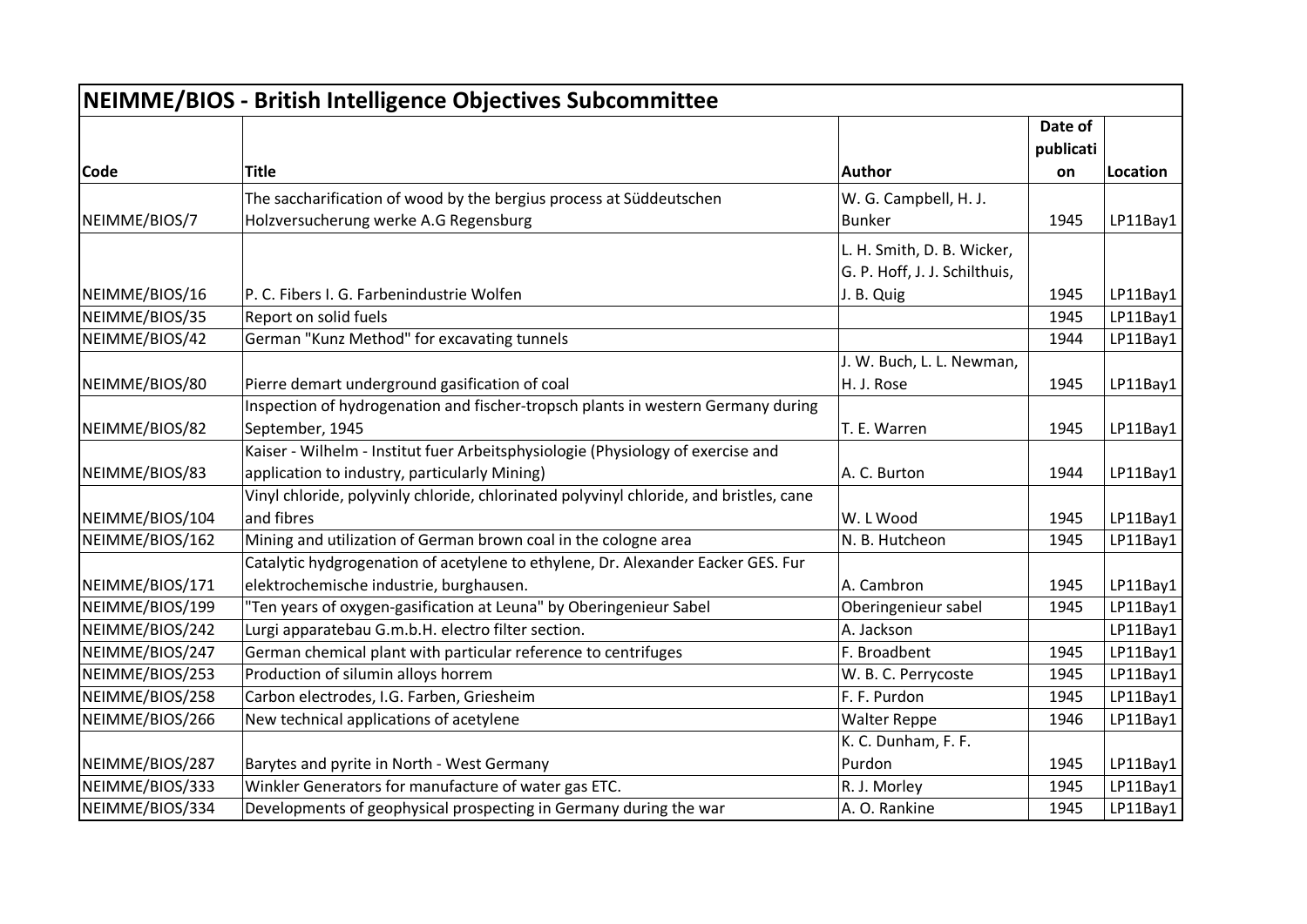|                 |                                                                                     | W. R. Beswick, Norman C.     |      |          |
|-----------------|-------------------------------------------------------------------------------------|------------------------------|------|----------|
| NEIMME/BIOS/335 | Metallgesellschaft A.G. and the Lurgi group of chemical engineering companies       | Fraser.                      | 1945 | LP11Bay1 |
|                 |                                                                                     | W. B. C. Perrycoste, M. A.   |      |          |
| NEIMME/BIOS/338 | German carbon electrode Manufacture at Griesheim (I. G. F.)                         | Ρ.                           | 1946 | LP11Bay1 |
| NEIMME/BIOS/350 | The Synthesis of Intermediates for polyamides on an acetylene basis                 | J. D. Rose M. O. S.          | 1941 | LP11Bay1 |
| NEIMME/BIOS/354 | <b>Polyvinyl Pyrrolidones</b>                                                       | J. D. Rose M. O. S.          | 1943 | LP11Bay1 |
|                 |                                                                                     |                              |      |          |
| NEIMME/BIOS/380 | The bentheim gas field (History and present status as a source of natural gas)      | R. K. Dickie                 | 1945 | LP11Bay1 |
| NEIMME/BIOS/391 | A new coke breaker                                                                  | C. H. Noton                  | 1945 | LP11Bay1 |
|                 |                                                                                     | L. K. Reid, S. Proudlock, J. |      |          |
| NEIMME/BIOS/405 | German bituminous roofing felt industry                                             | Wooler                       | 1945 | LP11Bay1 |
|                 | Investigation of German plastics plants: Part IV. Additional information on         |                              |      |          |
| NEIMME/BIOS/433 | Thermosetting Resins and Processing of Polystyrene.                                 | J. W. C. Crawford, T. Love   | 1945 | LP11Bay1 |
| NEIMME/BIOS/440 | Mesamoll Plasticisers for Polyvinyl chloride                                        | von der Horst                | 1941 | LP11Bay1 |
| NEIMME/BIOS/446 | Reitbrook Oilfield repressuring using flue gas                                      | R. K. Dickie                 | 1945 | LP11Bay1 |
|                 |                                                                                     | R. H. S. Robertson, A. G.    |      |          |
| NEIMME/BIOS/479 | Some aspect of the German peat industry.                                            | Clement                      | 1946 | LP11Bay1 |
|                 |                                                                                     | R. G. Allen, E. M. Bosson,   |      |          |
| NEIMME/BIOS/485 | German filtration industry                                                          | J. J. Hedges                 | 1945 | LP11Bay1 |
| NEIMME/BIOS/496 | Extraction of copper and other metals from pyrites cinder                           | S. I. Levy                   | 1946 | LP11Bay1 |
|                 | Dr. F. Raschig, G.m.b.h. Chemische Fabrik, Ludwigshafen. Coal tar distillation,     |                              |      |          |
| NEIMME/BIOS/507 | chlorinated phenols, phenol-formaldehyde resins, synthetic phenols.                 | C. J. Waller                 |      | LP11Bay1 |
|                 |                                                                                     | H. Hollings, G. U. Hopton,   |      |          |
| NEIMME/BIOS/521 | Lurgi high pressure gasification                                                    | E. Spivey                    |      | LP11Bay1 |
|                 | I. G. Farbenindustrie A. G., Höchst. The De-Ashing of Coal by Combined Jig Washing, |                              |      |          |
| NEIMME/BIOS/522 | Froth-Flotation, and Extraction with Caustic Soda.                                  | A. Crawford                  |      | LP11Bay1 |
|                 | Carl Alexander Mine, Baesweiler Near Alsdorf. The De-Ashing of Coal by Froth        |                              |      |          |
| NEIMME/BIOS/523 | Flotation and Acid Extraction and the Rührwerks Coal Cleaning Process.              | A. Crawford                  |      | LP11Bay1 |
|                 |                                                                                     |                              |      |          |
| NEIMME/BIOS/532 | Visit to Chemical Research Establishments working on Combustion Problems            |                              |      | LP11Bay1 |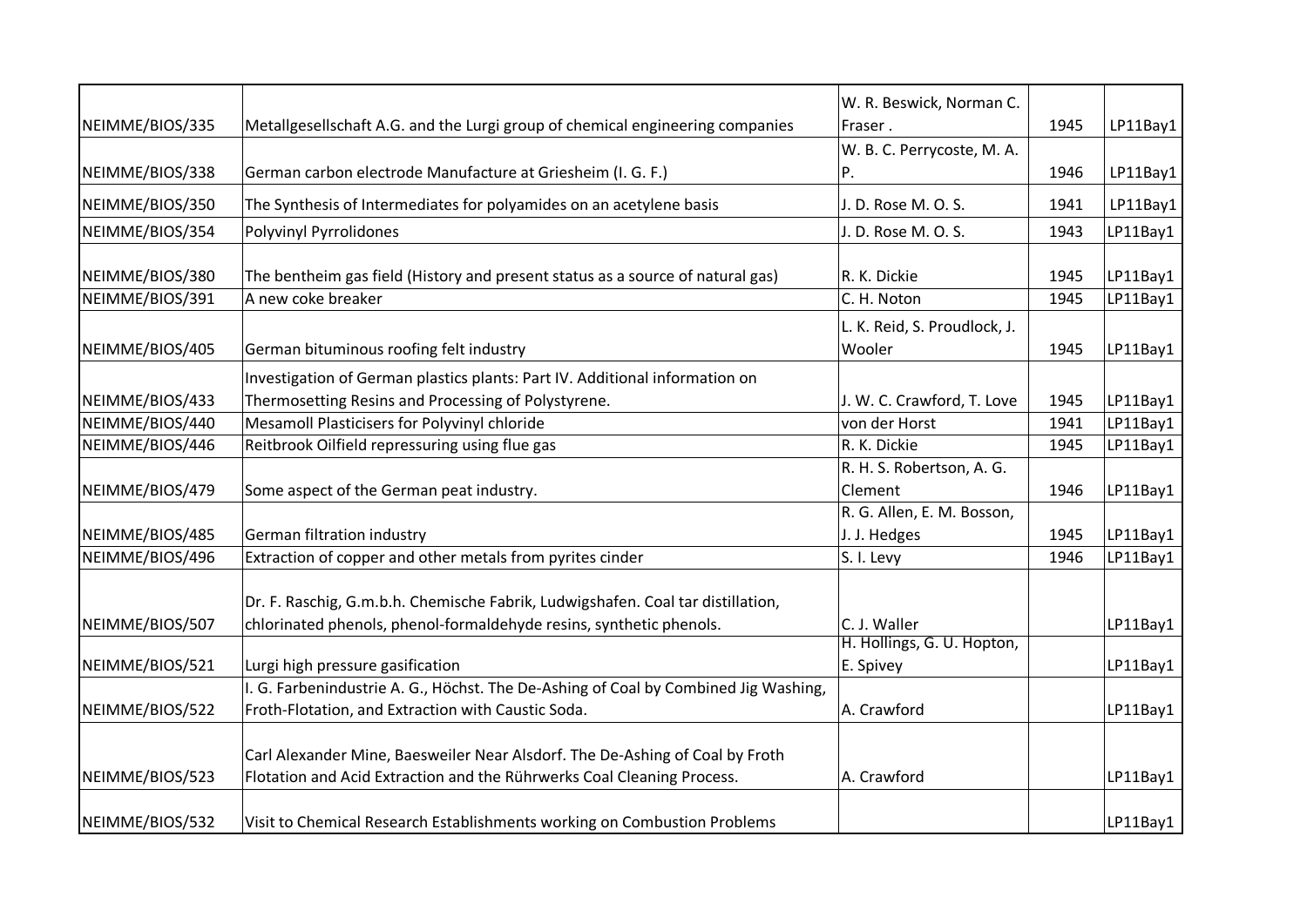| NEIMME/BIOS/560 | Distillation of Phenols at I. G. Farben Fabrik, Wolfen.                             | A. H. Loveless              | [c.1946] | LP11Bay1 |
|-----------------|-------------------------------------------------------------------------------------|-----------------------------|----------|----------|
|                 |                                                                                     | G. H. Perry, W. H.          |          |          |
|                 |                                                                                     | Cadman, L. Koppel, G.       |          |          |
|                 | Investigation into manufacture and use of Carbon Blacks and Lamp Blacks in          | Lewi, D. W. Parkes, J. W.   |          |          |
| NEIMME/BIOS/572 | Germany                                                                             | Vincent                     | [c.1946] | LP11Bay1 |
| NEIMME/BIOS/592 | Iron Ore Preparation in Germany                                                     |                             | 1945     | LP11Bay1 |
| NEIMME/BIOS/611 | Utilisation of Washery Refuse as Boiler Fuel in Ruhr Coal Mines                     | A. L. Timmins               | 1946     | LP11Bay1 |
|                 |                                                                                     | J. P. Postlethwaite, H. F.  |          |          |
| NEIMME/BIOS/615 | The Continuous Tar Distillation Still at Gesellschaft Für Teerverwertung            | Bondy                       | [c.1946] | LP11Bay1 |
| NEIMME/BIOS/616 | Inspection of Krupp-Lurgi Plants for the Carbonisation of Coal at Low Temperatures  |                             | [c.1946] | LP11Bay1 |
| NEIMME/BIOS/617 | Top Stripping Equipment Used in Open Caste Coal Working                             |                             | 1945     | LP11Bay1 |
|                 |                                                                                     | J. P. Postlethwaite, H. F.  |          |          |
| NEIMME/BIOS/623 | Lurgi Gesellschaft Fur Warmetechnik Frankfurt-Am-Main                               | Bondy                       | [c.1946] | LP11Bay1 |
|                 | Drying, Briquetting and Low-Temperature Carbonisation of Brown Coal in Lurgi-       |                             |          |          |
| NEIMME/BIOS/626 | Spülgas Retorts                                                                     | H. Bardgett                 | [c.1946] | LP11Bay1 |
|                 |                                                                                     | W. W. Varvill, H. G. Dines, |          |          |
| NEIMME/BIOS/654 | Lead-Zinc-Copper Mining in the Harz and Lead-Zinc Mining in the Ruhr Coalfield      | T. Deans, A. G. Harrison    | 1946     | LP11Bay1 |
| NEIMME/BIOS/663 | Manufacture of Synthetic Resins by I. G. Farbenindustrie, Ludwigshafen              | H. J. Lanning               |          | LP11Bay1 |
|                 | I. G. Farbenindustrie Uerdingen. Manufacture of Phthalic Anhydride Benzoic Acid,    |                             |          |          |
| NEIMME/BIOS/666 | etc.                                                                                | E. Mather                   |          | LP11Bay1 |
| NEIMME/BIOS/670 | German methods of manufacture of Copper Tuyeres for Blast Furnaces                  | J. C. H. Booth, J. L. Reay  | 1946     | LP11Bay1 |
| NEIMME/BIOS/690 | Prevention of Atmospheric Pollution by Noxious or Offensive Gases, Fumes or Dusts.  | W. A. Damon                 |          | LP11Bay1 |
|                 |                                                                                     |                             |          |          |
| NEIMME/BIOS/691 | Some aspects of microbiological research in Germany                                 | Dr. R. Y. Stainer           |          | LP11Bay1 |
| NEIMME/BIOS/703 | German methods of excavating and briquetting brown coal.                            | H. P. Bugden                |          | LP11Bay1 |
| NEIMME/BIOS/720 | Metallurgical research and testing laboratories in the Stuttgart area               | Dr. L. Northcott            |          | LP11Bay1 |
|                 | Lurgi Gesellschaft-für Wärmetechnik Frankfurt. High pressure gassification of brown | R. S. Andrews, R. S.        |          |          |
| NEIMME/BIOS/722 | coal.                                                                               | Bennie                      | 1946     | LP11Bay1 |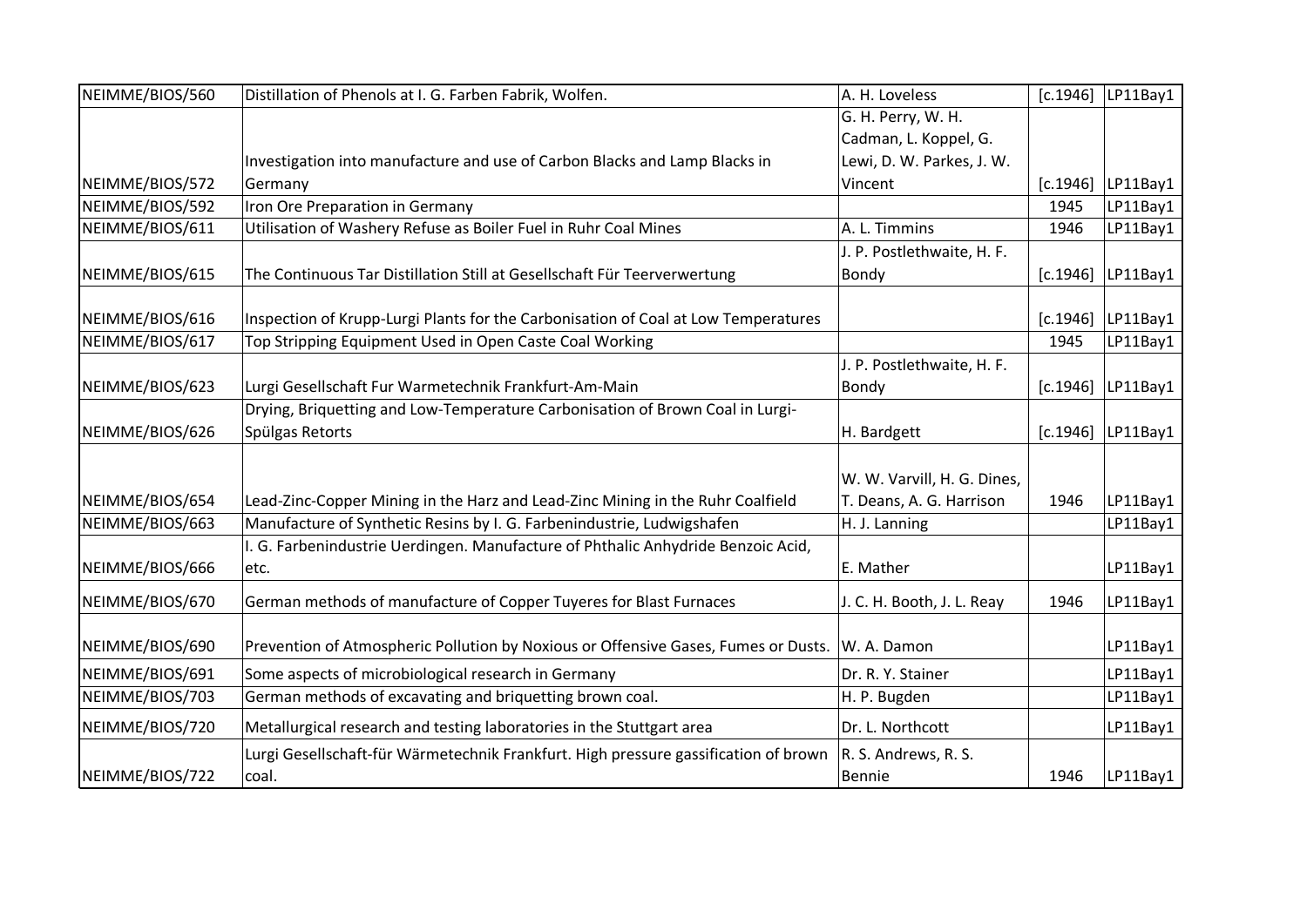|                 |                                                                                     | J. R. Caseley, A. G. Bonn,   |          |          |
|-----------------|-------------------------------------------------------------------------------------|------------------------------|----------|----------|
|                 |                                                                                     | W. J. K. Lloyd, B. J.        |          |          |
| NEIMME/BIOS/734 | German brown coal industry                                                          | Meighan                      | 1945     | LP11Bay1 |
| NEIMME/BIOS/747 | Acetylene by the arc. Also the oxosynthesis at Ruhrchemie, Holten                   | M. A. Matthews               |          | LP11Bay1 |
| NEIMME/BIOS/753 | Manufacture of phthalic anhydride and phthalates at I. G. Ludwigshafen              | W. Hunter                    |          | LP11Bay1 |
| NEIMME/BIOS/756 | Polymeric processes at I. G. Ludwigshafen                                           | H. C. Raine                  |          | LP11Bay1 |
| NEIMME/BIOS/765 | German locomotive experience with pulverised fuels and lump brown coal              | W. O. Galletly               | 1946     | LP11Bay1 |
|                 |                                                                                     | M. S. Kuhring, C. A. J.      |          |          |
| NEIMME/BIOS/771 | Specifications and testing of oils, fuels and lubricants in Germany                 | Hellinga                     |          | LP11Bay1 |
| NEIMME/BIOS/781 | Some German synthetic-resin moulding plants and processes                           | A. A. Tomkins                | [c.1946] | LP11Bay1 |
|                 | Investigation of methods of development and evaluation of new plastic products in   | C. H. G. Hands, F. T.        |          |          |
| NEIMME/BIOS/786 | certain German establishments                                                       | Barwell, G. E. Little        |          | LP11Bay1 |
|                 |                                                                                     |                              |          |          |
| NEIMME/BIOS/786 | German dental bur industry production statistics - August 1945-August 1946          | G. E. Beavers, J. C. Perkins |          | LP11Bay1 |
|                 | Investigation of the methods used by a few selected firms of German ball and roller |                              |          |          |
| NEIMME/BIOS/806 | bearing manufacturers.                                                              | S. Kay, T. A. Rowley.        |          | LP11Bay1 |
|                 |                                                                                     |                              |          |          |
|                 | Tetrachloroethane, vinyl chloride and polyvinyl chloride at Dr. Alexander Wacker.   |                              |          |          |
| NEIMME/BIOS/811 | Gesellschaft für Electro-Chemische Industrie Burghausen, Germany                    | J. Young, R. G. Tongue       | 1945     | LP11Bay1 |
| NEIMME/BIOS/816 | Gewerkschaft Rheinpreussen Utfort/Mörs. Tar distillation.                           | L. W. Blundell               | [c.1946] | LP11Bay1 |
|                 | Krupp-Lurgi low-temperature carbonisation plant at Krupp Treibstoffwerke, Wanne-    |                              |          |          |
| NEIMME/BIOS/817 | Eickel                                                                              | H. F. Bondy, G. H. Fuidge    | [c.1946] | LP11Bay1 |
| NEIMME/BIOS/819 | Blast furnaces, notes on German practice.                                           | J. C. Richards               |          | LP11Bay1 |
|                 | Oxidation of hydrocarbons to ethyleneand of methane to acetylene, with conversion   |                              |          |          |
| NEIMME/BIOS/877 | of acetylene to acetone. I. G. Oppau.                                               | M. A. Matthews               |          | LP11Bay1 |
|                 | Lurgi Gesellschaft Für Wärmetechnik Frankfurt A/Main. Dephenolation and             |                              |          |          |
| NEIMME/BIOS/938 | corbonisation.                                                                      | H. F. Bondy                  | [c.1946] | LP11Bay1 |
| NEIMME/BIOS/957 | Developments in Rheolaveur through washing in Belgium.                              | Dr. A. Crawford              |          | LP11Bay1 |
| NEIMME/BIOS/965 | Aerial ropeways association                                                         | H. L. Greer, R. Kendall      |          | LP11Bay1 |
|                 |                                                                                     | W. H. Thomas, J. G.          |          |          |
| NEIMME/BIOS/967 | Deutsche Vacuum Oel A. G. Hamburg-Germany. Fuels and lubricants                     | Withers                      |          | LP11Bay1 |
| NEIMME/BIOS/977 | Engineering in hydrogenation plants in Germany                                      | J. F. Ellis                  |          | LP11Bay1 |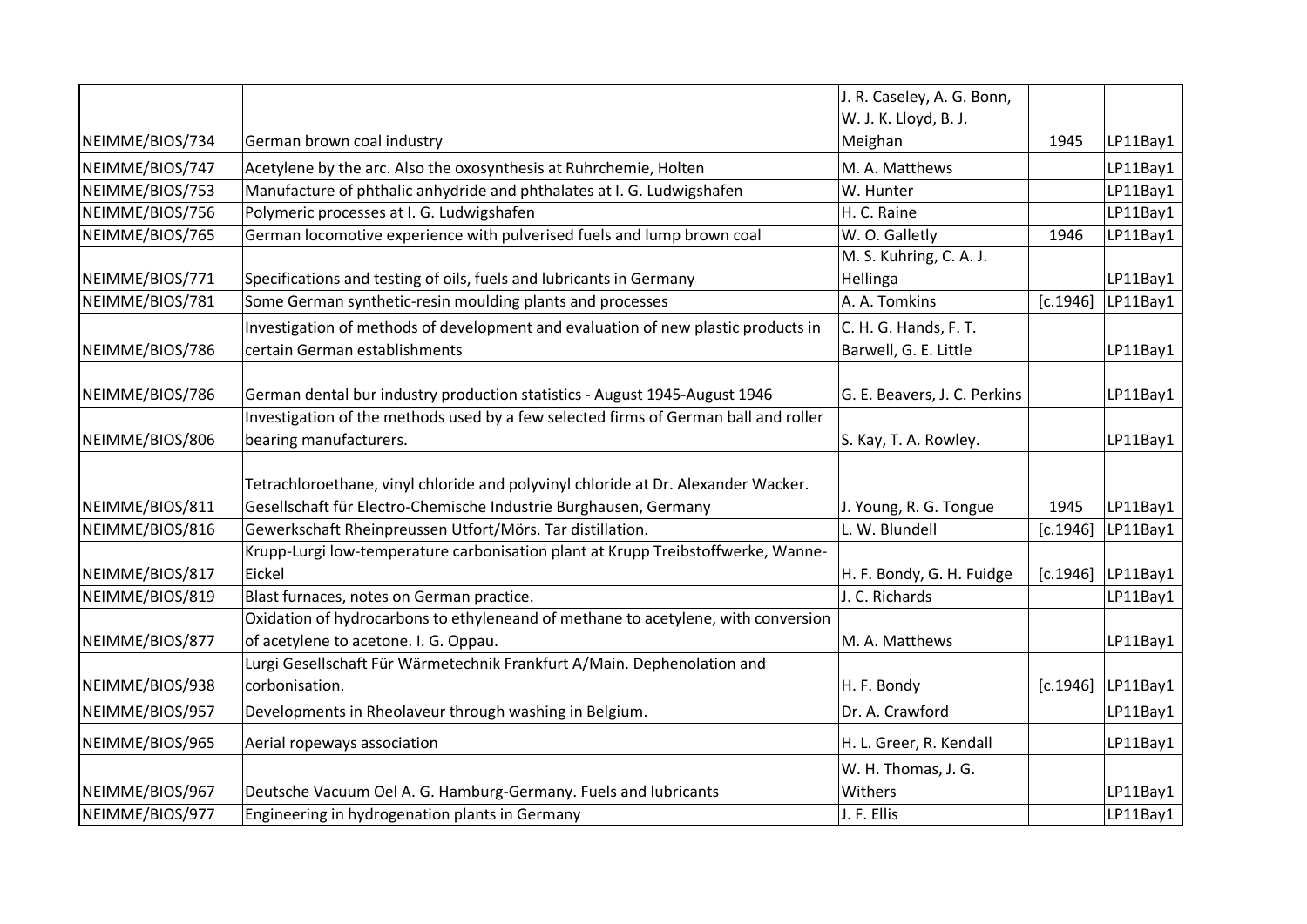| NEIMME/BIOS/985  | The separation of methane and ethylene from coal gas                                   | N. Booth                   |      | LP11Bay1 |
|------------------|----------------------------------------------------------------------------------------|----------------------------|------|----------|
| NEIMME/BIOS/986  | Carbon electrodes in Germany for the aluminum reduction industry                       | A. J. Rice, F. C. Frary    | 1946 | LP11Bay1 |
| NEIMME/BIOS/999  | Manufacture and fabrication of polyvinyl chloride Bitterfeld area                      | H. C. Raine                | 1946 | LP11Bay1 |
| NEIMME/BIOS/1001 | Manufacture of chlorinated polyvinyl chloride Bitterfeld                               | H. C. Raine                | 1946 | LP11Bay1 |
|                  |                                                                                        | F. A. Bannister, R. C.     |      |          |
| NEIMME/BIOS/1004 | X-ray crystallography in Germany and Austria, with special reference to mineralogy     | Evans, H. O. Megaw         | 1946 | LP11Bay1 |
|                  | Metallgesellschaft A. G. and Lurgi Bau, Frankfurt am Main. Electrostatic separation of |                            |      |          |
| NEIMME/BIOS/1035 | coal and other minerals                                                                | A. Crawford                |      | LP11Bay1 |
| NEIMME/BIOS/1036 | The electrostatic cleaning of coal. Osterfeld Colliery.                                | E. T. Wilkins              |      | LP11Bay1 |
|                  |                                                                                        | D. Brundrit, A. W. C.      |      |          |
| NEIMME/BIOS/1049 | German acetylene chemical industry. Acetaldehyde manufacture                           | Taylor, J. F. Ellis        |      | LP11Bay1 |
| NEIMME/BIOS/1050 | German acetylene chemical industry. Manufacture of acetic anhydride                    | W. Hunter                  |      | LP11Bay1 |
|                  |                                                                                        |                            |      |          |
| NEIMME/BIOS/1051 | German acetylene chemical industry. The concentration of dilute acetic acid.           | W. Hunter                  | 1946 | LP11Bay1 |
| NEIMME/BIOS/1052 | German acetylene chemical industry. Acetic acid                                        | W. Hunter                  | 1947 | LP11Bay1 |
| NEIMME/BIOS/1054 | German acetylene chemical industry. Ethyl-aceto-acetate                                | W. Hunter                  | 1946 | LP11Bay1 |
| NEIMME/BIOS/1055 | German acetylene chemical industry. Corrosion resistant linings                        | J. F. Ellis                |      | LP11Bay1 |
|                  |                                                                                        | D. Brundrit, A. W. C.      |      |          |
| NEIMME/BIOS/1056 | German acetylene chemical industry. Chlorinated solvents                               | Taylor                     | 1947 | LP11Bay1 |
|                  |                                                                                        |                            |      |          |
| NEIMME/BIOS/1057 | German acetylene chemical industry. Acrylonitrile manufacture and possible uses        | D. Brundrit, W. Hunter     |      | LP11Bay1 |
|                  | German acetylene chemical industry. Ethylene from acetylene, coke-oven gas and         |                            |      |          |
| NEIMME/BIOS/1058 | ethane                                                                                 | N. Dennis, A. W. C. Taylor | 1947 | LP11Bay1 |
|                  | German acetylene chemical industry. Manufacture of ethylene oxide, ethylene            |                            |      |          |
| NEIMME/BIOS/1059 | glycols and ethanolamines                                                              | N. Dennis                  | 1947 | LP11Bay1 |
| NEIMME/BIOS/1060 | German acetylene chemical industry. Butadiene.                                         | W. Hunter                  | 1947 | LP11Bay1 |
| NEIMME/BIOS/1061 | German acetylene chemical industry. Construction details of Linde Plants.              | J. F. Ellis                | 1946 | LP11Bay1 |
|                  |                                                                                        | T. Love, J. Hofton, S. W.  |      |          |
| NEIMME/BIOS/1065 | Investigation of German plastics plants. Part V: Thermosetting resins                  | Messent, D. N. Davies      | 1946 | LP11Bay1 |
| NEIMME/BIOS/1079 | <b>Rubber chemicals</b>                                                                | L. Richardson              | 1946 | LP11Bay1 |
| NEIMME/BIOS/1091 | Rock drilling bits. Tungsten carbide tipped                                            | J. W. Searcy               |      | LP11Bay1 |
| NEIMME/BIOS/1092 | Excavation and transport equipment in brown coal open cuts.                            | W. Morrison                |      | LP11Bay1 |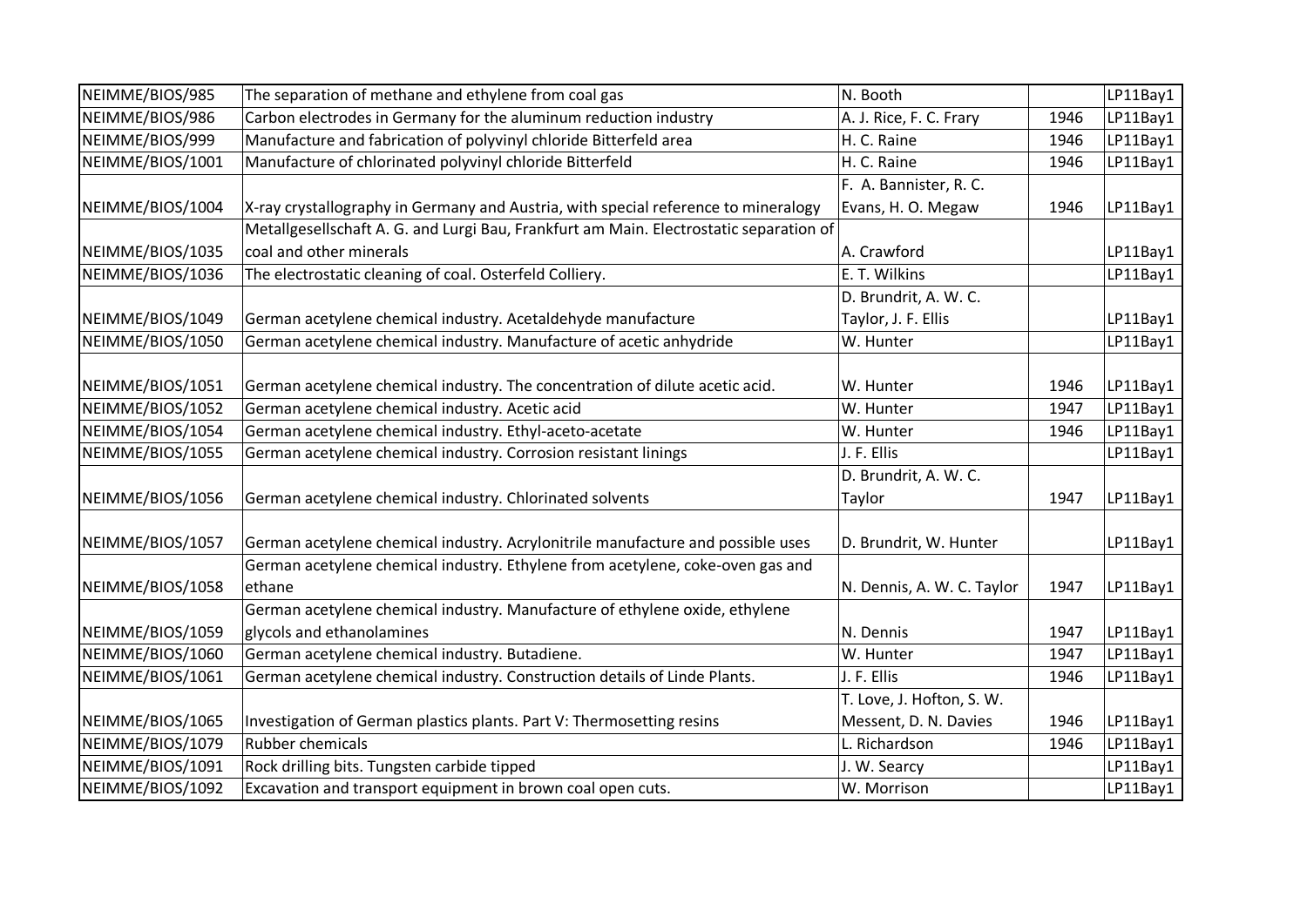|                  | Investigation of the shaker shovel loader for the loading of rock in stone drifts in the |                              |        |          |
|------------------|------------------------------------------------------------------------------------------|------------------------------|--------|----------|
| NEIMME/BIOS/1093 | <b>Ruhr district of Germany</b>                                                          | H. R. King, B. J. Quick      |        | LP11Bay1 |
|                  | The Ruhrchemie-Rhurgas process for catalytic enrichment of coal gas by methane           |                              |        |          |
| NEIMME/BIOS/1094 | synthesis                                                                                | L. J. Jelley                 |        | LP11Bay1 |
|                  |                                                                                          |                              |        |          |
|                  |                                                                                          | J. Downing, T. N. Parkin; S. |        |          |
|                  |                                                                                          | Booth, D. A. Bennet, J. W.   |        |          |
|                  |                                                                                          | C. Crawford, T. T. Clarke,   |        |          |
|                  |                                                                                          | A. Hill, D. Reichard; R. L.  |        |          |
|                  |                                                                                          | Blackmore, R. F.             |        |          |
| NEIMME/BIOS/1105 | Plastics and intermediate chemicals                                                      | Goldstein, M. F. Carroll     |        | LP11Bay1 |
| NEIMME/BIOS/1114 | Traversing gear for rail waggons at Auguste Victoria Colliery, Huls                      | E. T. Wilkins                |        | LP11Bay1 |
|                  |                                                                                          |                              |        |          |
| NEIMME/BIOS/1131 | Report on investigations in Germany on slag cements and lightweight concrete             |                              |        | LP11Bay1 |
|                  | The Wintershall-Schmalfeldt process for the manufacture of synthesis gas at              |                              |        |          |
| NEIMME/BIOS/1142 | Lutzkendorf                                                                              | R. J. Morley                 |        | LP11Bay1 |
|                  | I. G. Farbenindustrie. 1. The manufacture of nitration products of benzene, toluene      |                              |        |          |
|                  | and chlorobenzene at Griesheim and Leverkusen. 2. The manufacture of aniline and         | D. A. W. Adams, T.           |        |          |
| NEIMME/BIOS/1144 | iron oxide pigments at Uerdingen                                                         | Harrington                   |        | LP11Bay1 |
|                  |                                                                                          | D. A. W. Adams, T.           |        |          |
|                  | I. G. Farbeninindustrie. The manufacture of the chlorotoluenes and of the derived        | Harrington, A.Y.             |        |          |
| NEIMME/BIOS/1145 | chloronitrotoluenes, chlorobenzaldehydes, chlorobenzoic acids, etc.                      | Livingstone                  |        | LP11Bay1 |
|                  | Anthraquinone. Manufacture by air oxidation of anthracene at I. G. Farbenindustrie,      |                              |        |          |
| NEIMME/BIOS/1148 | Ludwigshafen.                                                                            | A. Y. Livingstone            |        | LP11Bay1 |
| NEIMME/BIOS/1158 | Mining of iron ore by underground and opencast methods                                   | A. F. Holden, J. H. Taylor   | 1946   | LP11Bay1 |
| NEIMME/BIOS/1181 | German carbon industry                                                                   | W. Littlejohn                |        | LP11Bay1 |
| NEIMME/BIOS/1191 | Thermo-plastic and thermo-setting resins                                                 |                              | [1946] | LP11Bay1 |
|                  |                                                                                          |                              |        |          |
| NEIMME/BIOS/1230 | The carbon industry in Germany                                                           | D. B. Foster, K. G. Budden   |        | LP11Bay1 |
|                  | The testing of permitted explosives (Wettersprengstoffe) at the testing gallery,         |                              |        |          |
| NEIMME/BIOS/1266 | Dortmund-Derne and the experimental mine, Tremonia Str, Dortmund                         | H. A. Mayes, C. M. Smith     |        | LP11Bay1 |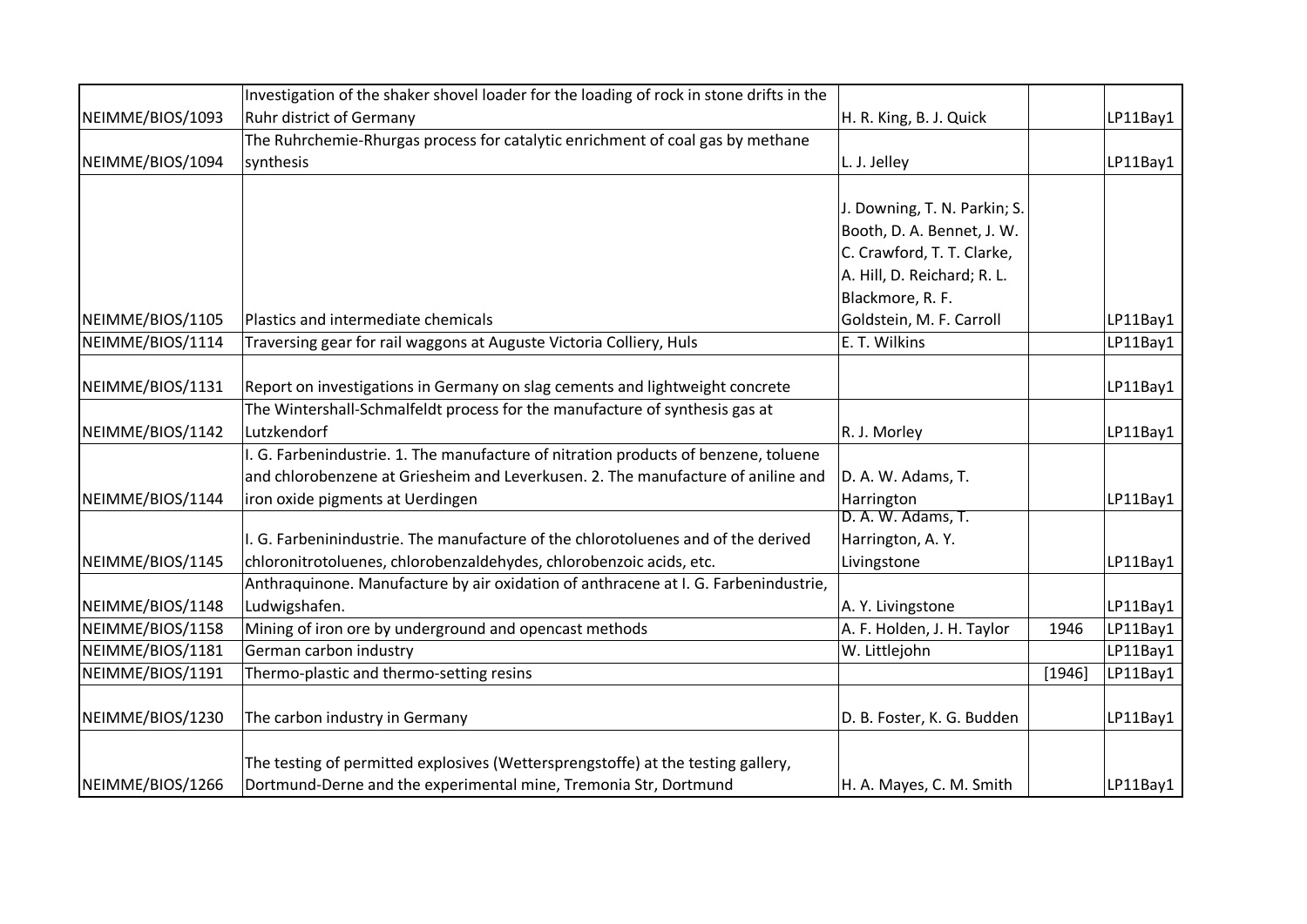| NEIMME/BIOS/1267 | Testing and safety precautions in connection with industrial explosives               | H. A. Mayes, C. M. Smith         |      | LP11Bay1 |
|------------------|---------------------------------------------------------------------------------------|----------------------------------|------|----------|
| NEIMME/BIOS/1290 | German acetylene chemical industry. Vinyl chloride.                                   | D. Brundrit                      | 1947 | LP11Bay1 |
|                  |                                                                                       | D. Brundrit, A. W. C.            |      |          |
| NEIMME/BIOS/1291 | German acetylene chemical industry. Vinyl acetate monomer                             | Taylor                           | 1947 | LP11Bay1 |
| NEIMME/BIOS/1292 | German acetylene chemical industry. Methyl vinyl ether.                               | D. Brundrit                      | 1947 | LP11Bay1 |
|                  | The production of certain types of phosphor bronze, brass and light alloy castings in |                                  |      |          |
| NEIMME/BIOS/1295 | Germany                                                                               |                                  |      | LP11Bay1 |
|                  |                                                                                       | K. J. Verrill, D. H. Bell, A. J. |      |          |
| NEIMME/BIOS/1297 | The manufacture of laboratory chemical reagents in Germany.                           | Jones                            |      | LP11Bay1 |
|                  |                                                                                       |                                  |      |          |
|                  |                                                                                       | J. E. Belliss, E. S. Hardman,    |      |          |
| NEIMME/BIOS/1300 | German stationary steam engine industry                                               | J. O. Ashworth                   |      | LP11Bay1 |
|                  |                                                                                       | J. Andrews, A. W. Collop,        |      |          |
| NEIMME/BIOS/1302 | Manufacture of organs and organ parts                                                 | R. F. Eagle, E. E. Holt          |      | LP11Bay1 |
|                  |                                                                                       | E. Thomas, S. F. Thomas,         |      |          |
| NEIMME/BIOS/1304 | German umbrella industry                                                              | B. Ackerman, K. Cooper           |      | LP11Bay1 |
|                  |                                                                                       | S. F. Thomas, E. Thomas,         |      |          |
| NEIMME/BIOS/1304 | German umbrella industry appendix                                                     | K. Cooper                        |      | LP11Bay1 |
| NEIMME/BIOS/1305 | Production of mersol products at I. G. Farbenfabrik, Wolfen                           | L. V. Chilton, N. E. Topp        |      | LP11Bay1 |
|                  | The manufacture of klinker bircks and tiles in Germany, with particular reference to  |                                  |      |          |
| NEIMME/BIOS/1306 | the production of blue goods from continuous kilns                                    | E. Rowdon, R. S. Yates           |      | LP11Bay1 |
|                  |                                                                                       | F. H. Brooks, O. L.              |      |          |
| NEIMME/BIOS/1307 | Steel works maintenance shops in Germany                                              | Williams, G. L. Clamp            | 1946 | LP11Bay1 |
| NEIMME/BIOS/1311 | Design and performance of the Tatra V-12 Air-Cooled 14.8 litre oil engine             | Leyland Motors Ltd.              |      | LP11Bay1 |
| NEIMME/BIOS/1312 | Preliminary report on examination and test of Daimler-Benz 5 ton goods vehicle        | Leyland Motors Ltd.              |      | LP11Bay1 |
|                  |                                                                                       | G. M. Garro Jones, E. E.         |      |          |
| NEIMME/BIOS/1314 | German gear cutting machines and tools for use therewith                              | Rogers, J. R. Hopkins            |      | LP11Bay1 |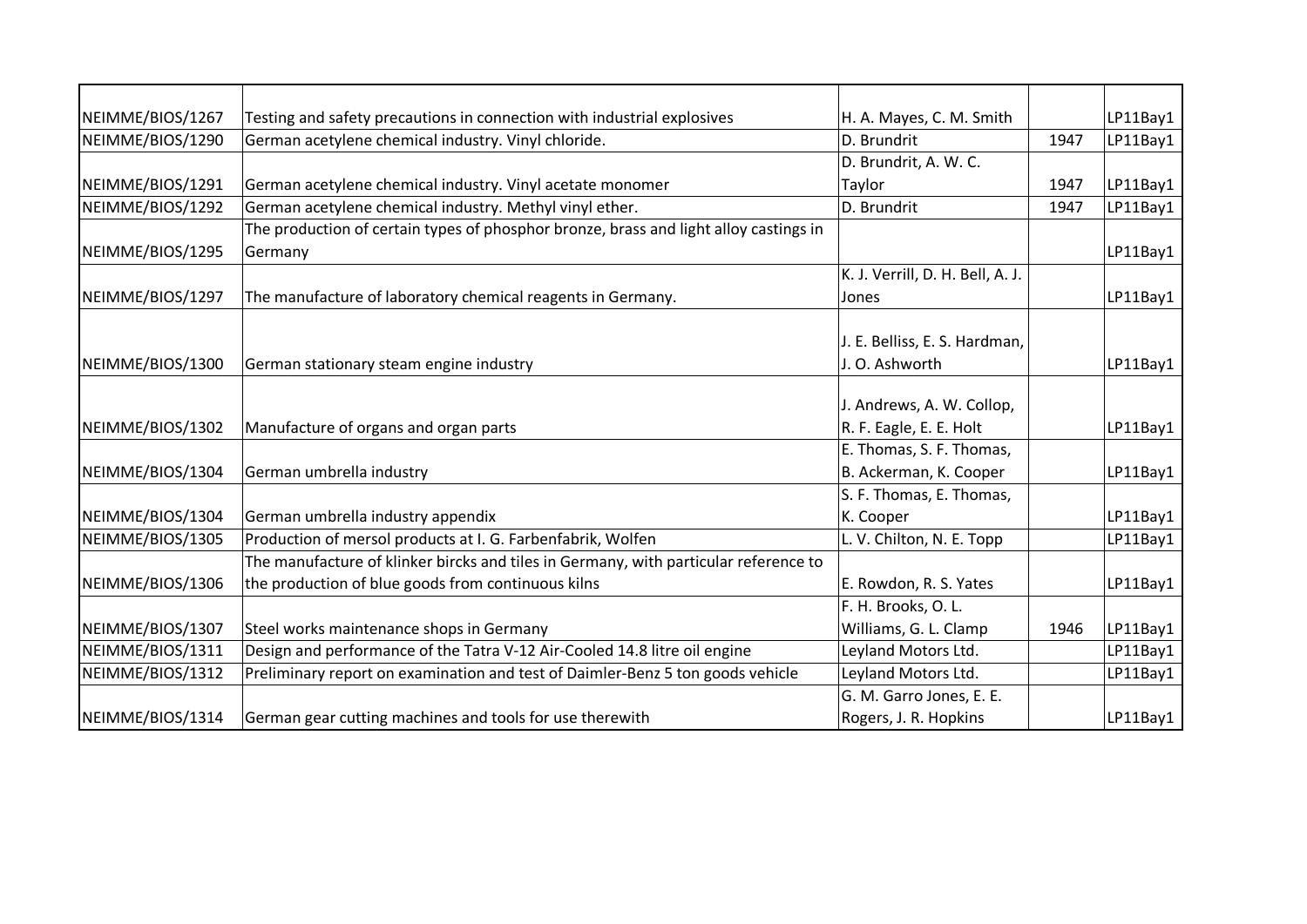|                  |                                                                                  | W. H. Grindley, N. W.        |        |          |
|------------------|----------------------------------------------------------------------------------|------------------------------|--------|----------|
|                  |                                                                                  | Elliott, K. S. Green, J. D.  |        |          |
|                  |                                                                                  | Hull, Ing. E. Rosenthal, H.  |        |          |
|                  |                                                                                  | Heron, D. A. Holdridge, R.   |        |          |
| NEIMME/BIOS/1315 | German hard-paste porcelain and earthenware table-ware industries                | J. Slawson                   |        | LP11Bay1 |
| NEIMME/BIOS/1316 | German quartz clocks                                                             | L. Essen                     |        | LP11Bay1 |
|                  |                                                                                  | R. J. Stallard, F. Walmsley, |        |          |
| NEIMME/BIOS/1317 | Oilfield equipment manufactured in Germany                                       | J. Mullock                   | [1946] | LP11Bay1 |
| NEIMME/BIOS/1318 | Manufacturing methods in the German motor cycle industry.                        | R. B. Douglas                | [1946] | LP11Bay1 |
|                  |                                                                                  | J. H. Gibson, A. Hood, F. A. |        |          |
|                  | Design and production of valves, clocks, sluice and weir gates and screen raking | Klouman, F. R. Newman,       |        |          |
| NEIMME/BIOS/1319 | machines in Germany                                                              | G. Sewell, F. Sorrie         | [1946] | LP11Bay1 |
|                  |                                                                                  |                              |        |          |
|                  |                                                                                  | J. A. Broben, J. J. Graydon, |        |          |
| NEIMME/BIOS/1320 | Preparation of biological products at selected targets in Germany                | V. M. Trikojus               | [1946] | LP11Bay1 |
| NEIMME/BIOS/1356 | Grinding and treatment of minerals                                               | J. N. Wilson, E. J. Pryor    | 1946   | LP11Bay1 |
|                  |                                                                                  | P. W. Blaylock, A. H.        |        |          |
| NEIMME/BIOS/1411 | Ethylene from acetylene by hydrogenation                                         | Anderson                     |        | LP11Bay1 |
| NEIMME/BIOS/1439 | The slinging stowing machine in coal mines in the Ruhr district of Germany       | H. R. King, B. J. Quick      |        | LP11Bay1 |
|                  |                                                                                  | G. E. Baragwanath, W. H.     |        |          |
| NEIMME/BIOS/1445 | Brown coal dust, preparation, handling and utilisation                           | Finlayson                    | 1947   | LP11Bay1 |
|                  |                                                                                  | L. G. Clugston, C. W.        |        |          |
| NEIMME/BIOS/1476 | Utilisation of blast furnace slag in Germany                                     | Mobberley                    | 1945   | LP11Bay1 |
| NEIMME/BIOS/1478 | Manufacture of polyvinylidene chloride                                           | C. A. Brighton               |        | LP11Bay1 |
| NEIMME/BIOS/1485 | Debris utilisation in Germany                                                    | A. Sobolev                   | [1946] | LP11Bay1 |
|                  |                                                                                  | C. A. Brighton, E. M.        |        |          |
|                  |                                                                                  | Evans, N. A. C. Friend, J.   |        |          |
| NEIMME/BIOS/1497 | Polyurethanes                                                                    | Lincoln                      | 1946   | LP11Bay1 |
|                  |                                                                                  | R. S. Robinson, G. A.        |        |          |
| NEIMME/BIOS/1498 | Polyurethanes and synthetic resins                                               | Weeks                        | 1946   | LP11Bay1 |
| NEIMME/BIOS/1499 | Principles relating to design and behavior of rubber to shock absorption         | A. E. Moulton                | 1946   | LP11Bay1 |
| NEIMME/BIOS/1504 | Industrial applications of ultrasonics                                           | P. Alexander                 |        | LP11Bay1 |
| NEIMME/BIOS/1509 | Polyvinyl chloride manufacture and testing in Germany                            | J. W. C. Crawford            | [1946] | LP11Bay1 |